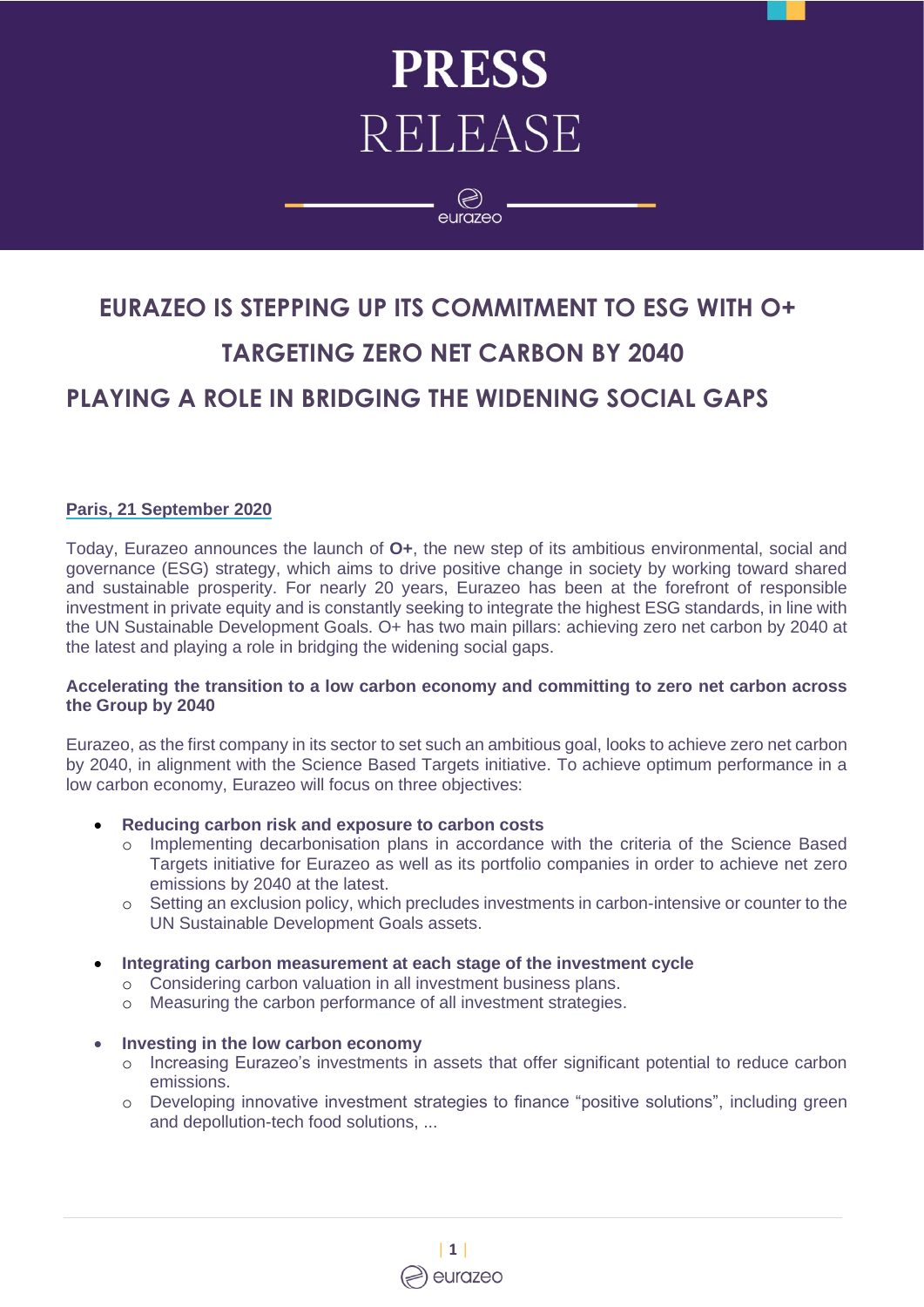#### **Promoting a more inclusive economy, by advancing gender equality, access to social protection and equal opportunities**

In support of more inclusive society, industry, and economy, Eurazeo will be stepping up its existing efforts across all of its asset classes.

This second pillar of the strategy also comprises three objectives:

#### • **Combating gender inequality**

- o Ensuring at least 40% of board members of Eurazeo portfolio companies belong to the underrepresented gender.
- o Ensuring at least 40% of executive management team members belong to the underrepresented gender by 2030.
- **Enabling access to social protection cover and value creation** 
	- o Adopting systems to ensure that all stakeholders benefit from Eurazeo's value creation and investment processes.
	- o Pursuing health, life, and disability insurance all over the world.
- **Supporting equality of opportunity by creating a fund to support non-profits working in support of education and child welfare** 
	- o The fund will be launched with initial capital of €3 million

#### **Virginie Morgon, CEO of Eurazeo, said:**

*Eurazeo is a pioneer among its peers, leading the way in the ESG space for nearly 15 years. As CEO of an investment firm supporting more than 430 companies, I see the benefits our ESG expertise brings to our stakeholders every day. For each of our portfolio companies, ESG is a means to drive value creation and performance improvements. As the challenges presented by the climate crisis increase in severity, we believe it is imperative that we do our part and strive to be as sustainable as possible. It is for this reason that our firm is launching O+ the new step of its ambitious environmental, social and governance (ESG) strategy focused on climate and inclusion. Our commitment to ESG is in line with our convictions, our history and our identity. By promoting a low carbon and more inclusive economy, we want to drive positive change in society.* 

#### **Sophie Flak, CSR and Digital Director of Eurazeo, said:**

*ESG has always been a key priority for Eurazeo. Today, we are facing a society shift. Given the increasing effects of climate change, conflicts over resources are set to escalate, as well as social and geopolitical crises. We need to rethink our models! It is the very condition of our continued performance and resilience. As investors, it is our responsibility to select the companies that will be able to adapt and thrive in this new economic and social context, and it is also our duty to support them through this transition. Climate change and social inclusion are the most critical challenges of our time. In our line of business, we can have an exponential effect to bring about positive change. And we are determined to do so.*